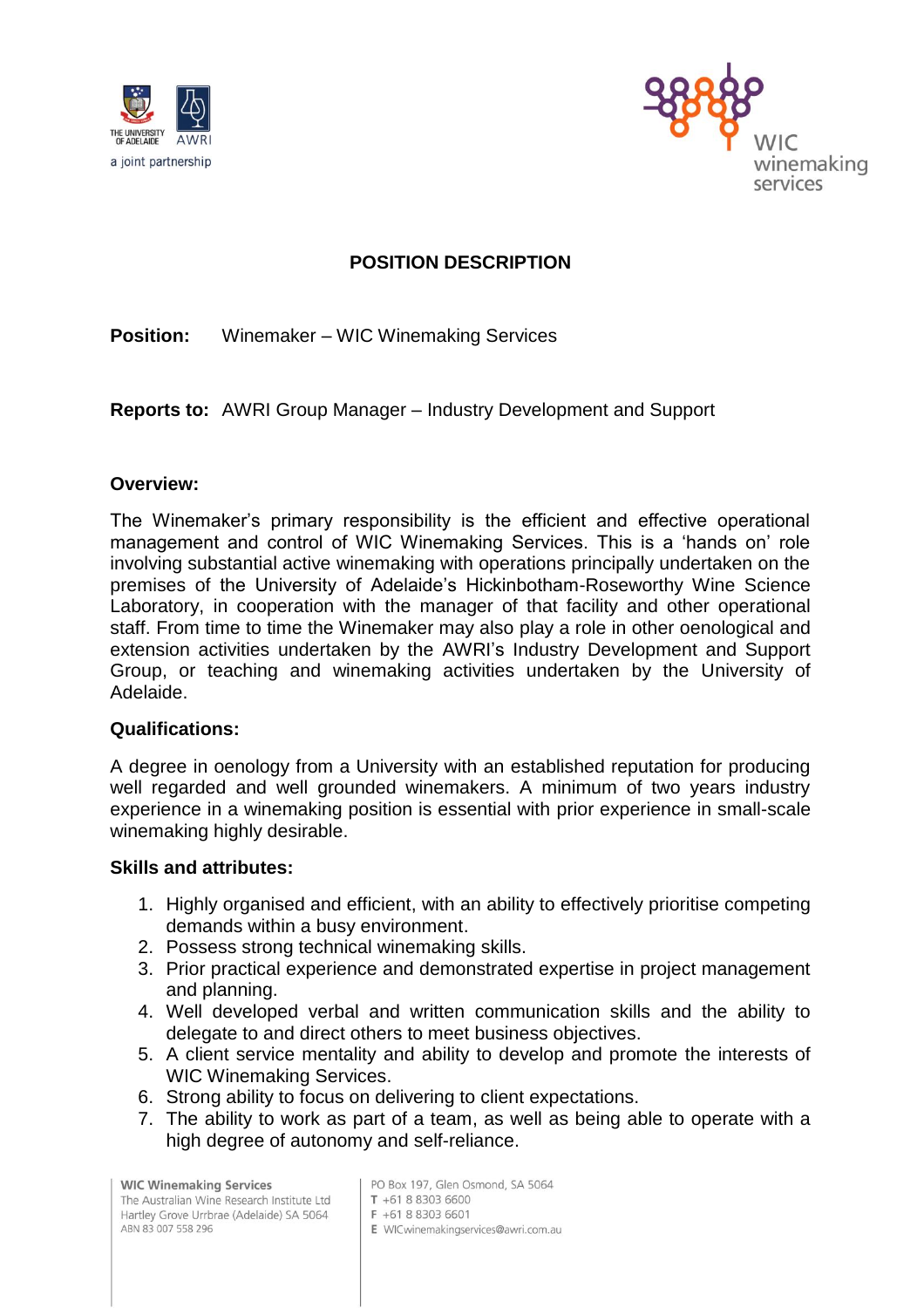



# **Principal accountabilities:**

The Winemaker will be responsible for the following to a standard acceptable to the AWRI:

- 1. Operating the facilities designated for small-scale winemaking in conjunction with University operational staff.
- 2. Liaising with AWRI and University researchers, as well as other WIC partners and industry clients, to project plan and set operational parameters for the various types of research and other small-scale winemaking trials being contemplated. Maintaining appropriate records of projected activities, estimating the quantity and cost of dry goods, bottling requisites and other consumables to facilitate the setting of prices and the compilation of a smallscale winemaking annual budget with the objective to achieve at least a break even operation.
- 3. Liaising closely with the University's Facility Manager to provide input and assistance as required to facilitate the appropriate scheduling of the WIC Winemaking Services, in conjunction with other University activities, to ensure that the activities of WIC Winemaking Services can be delivered to a standard and within a timeframe expected by clients. This should include the setting of specifications for fruit to be supplied by clients.
- 4. Undertaking small-scale and pilot-scale winemaking for clients in accordance with their instructions and good industry practice.
- 5. Supervising the activities of any casual staff (e.g. cellar hand(s) and/or laboratory technician(s)) employed by the AWRI and staff allocated by the University to assist in the provision of the Services.
- 6. Liaising with clients as required throughout the winemaking process and, in consultation with them, making adjustments as required to meet client needs.
- 7. In conjunction with the Facility Manager, planning and coordinating periodic and (if necessary) breakdown maintenance.
- 8. Complying with all University of Adelaide and AWRI WHS requirements including policies, procedures and Safe Operating Procedures to ensure a safe working environment for all staff under the Winemaker's supervision including researchers involved in WIC Winemaking Services' projects.
- 9. Maintaining an appropriate professional manner and cultivating productive relationships in all dealings with WIC partners and other industry clients.
- 10.Maintaining appropriate records of all projects undertaken, and liaising with AWRI Finance staff to ensure the effective financial operation of WIC Winemaking Services including monthly invoicing, annual reporting and budgeting.
- 11.Planning, coordinating and executing an ongoing continual improvement program to ensure the adoption of best practices and delivery of high quality

**WIC Winemaking Services** The Australian Wine Research Institute Ltd Hartley Grove Urrbrae (Adelaide) SA 5064 ABN 83 007 558 296

PO Box 197, Glen Osmond, SA 5064

E WICwinemakingservices@awri.com.au

T +61 8 8303 6600

F +61 8 8303 6601